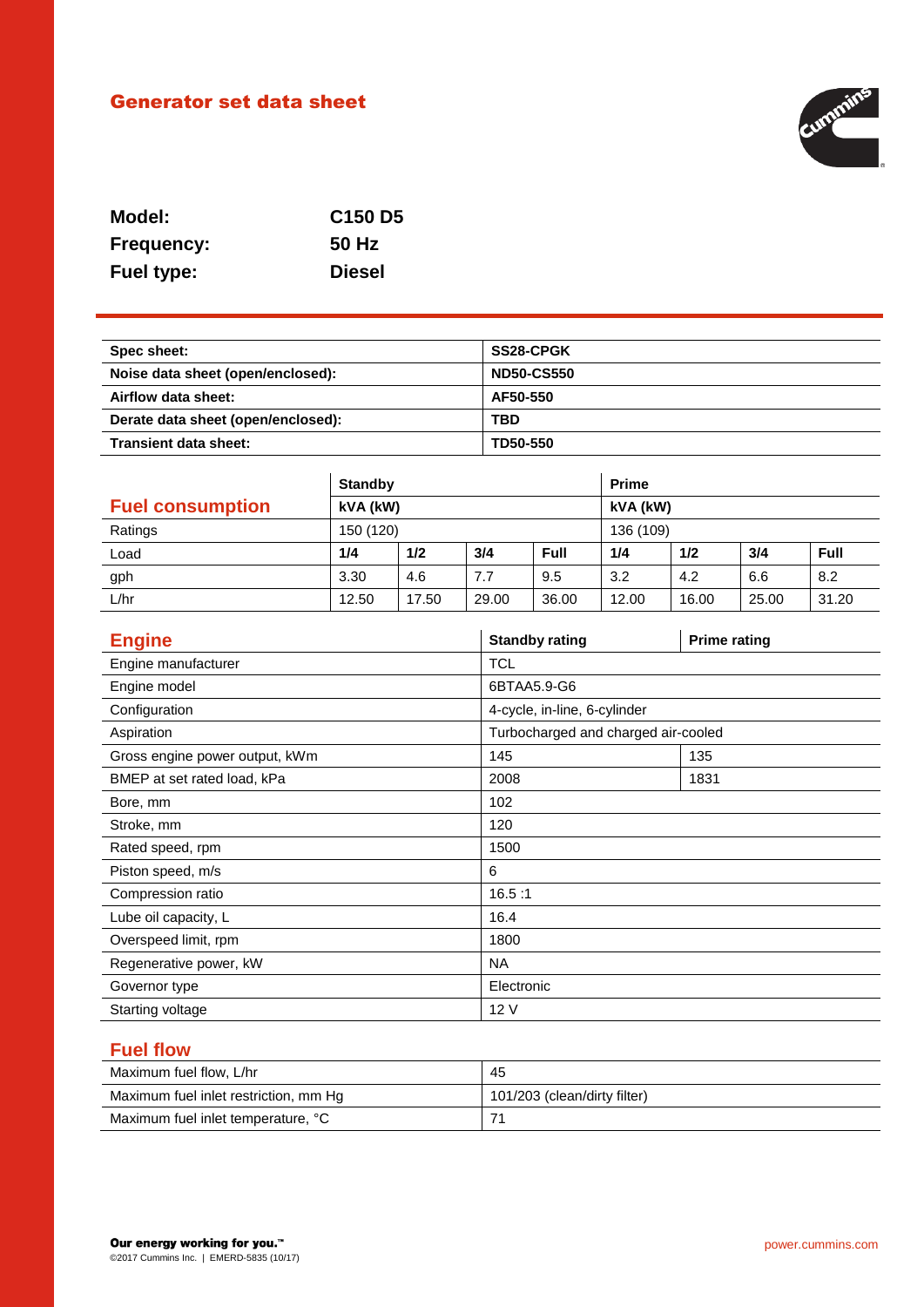|                                      | <b>Standby rating</b> | <b>Prime rating</b> |
|--------------------------------------|-----------------------|---------------------|
| Combustion air, m <sup>3</sup> /min  | 8.95                  | 8.35                |
| Maximum air cleaner restriction, kPa | 3.74                  |                     |

**Exhaust**

| Exhaust gas flow at set rated load, m <sup>3</sup> /min | -31   | 29  |
|---------------------------------------------------------|-------|-----|
| Exhaust gas temperature, °C                             | 520   | 519 |
| Maximum exhaust back pressure, kPa                      | 10.15 |     |

# **Standard set-mounted radiator cooling**

| Ambient design, °C                                             | 50   |      |
|----------------------------------------------------------------|------|------|
| Fan load, kWm                                                  | 9.8  |      |
| Coolant capacity (with radiator), L                            | 22.1 |      |
| Cooling system air flow, $m^3$ /sec @ 12.7 mm H <sub>2</sub> O | 3.77 |      |
| Total heat rejection, Btu/min                                  | 4071 | 3867 |
| Maximum cooling air flow static restriction mm $H_2O$          | 12.7 |      |
|                                                                |      |      |

| Weights*                                                                                                                                                                                                                                                | Open | <b>Enclosed</b>    |
|---------------------------------------------------------------------------------------------------------------------------------------------------------------------------------------------------------------------------------------------------------|------|--------------------|
| Unit dry weight kgs                                                                                                                                                                                                                                     | 1635 | 2390               |
| Unit wet weight kgs                                                                                                                                                                                                                                     | 1650 | 2400               |
| .<br>$\cdot$<br>. The contract of the contract of the contract of the contract of the contract of the contract of the contract of the contract of the contract of the contract of the contract of the contract of the contract of the contrac<br>$\sim$ | .    | $\cdots$<br>$\sim$ |

\* Weights represent a set with standard features. See outline drawing for weights of other configurations.

| <b>Dimensions</b>                   | Length | Width | Height |
|-------------------------------------|--------|-------|--------|
| Standard open set dimensions mm     | 2537   | 1090  | 1846   |
| Enclosed set standard dimensions mm | 3460   | 1090  | 2387   |

## **Genset outline**

Open set